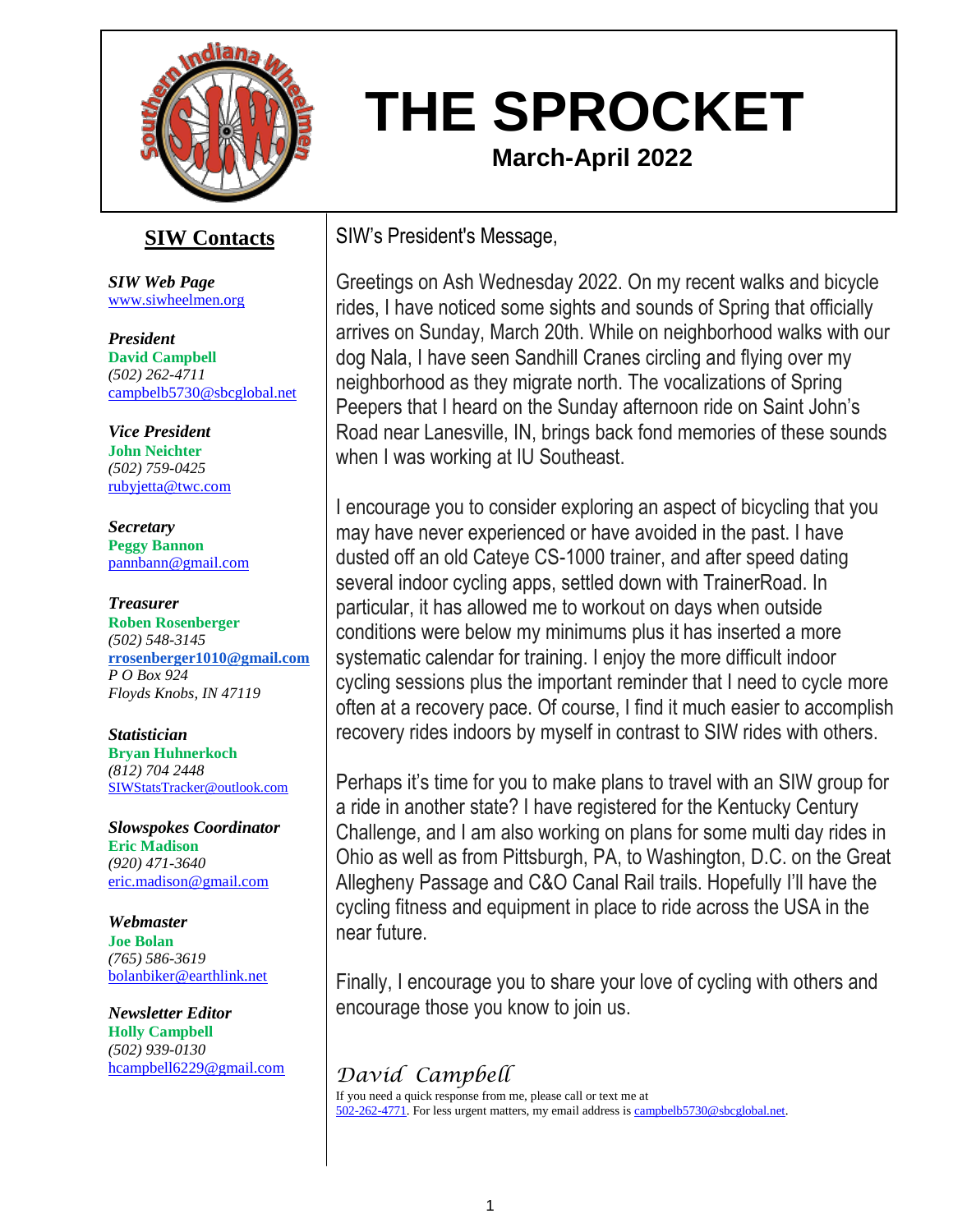

# **Recent Club Meeting:**

**Monday, March 7, 2022 via Zoom**

We are hoping to meet in person soon.



| <b>March</b>            |       | April                  |       |
|-------------------------|-------|------------------------|-------|
| Eric Madison            | 04/07 | Larry Hartog           | 03/06 |
| Teri Blackman           | 04/13 | John Neichter          | 03/07 |
| <b>Eric Sieg</b>        | 04/13 | Paul Beach             | 03/08 |
| <b>Scott Malony</b>     | 04/14 | Catie Eichhorn         | 03/14 |
| Scott Aldridge          | 04/18 | <b>Stephen Collins</b> | 03/16 |
| Don Gettelfinger        | 04/18 | <b>Betty House</b>     | 03/21 |
| <b>Chad Gillenwater</b> | 04/24 | Dick Thorn             | 03/22 |
| Ben Blackman            | 04/26 | <b>Ed Hatfield</b>     | 03/23 |
| John Ritz               | 04/26 | Randy Hein             | 03/26 |
|                         |       | <b>Bob Quinn</b>       | 03/28 |
|                         |       |                        |       |

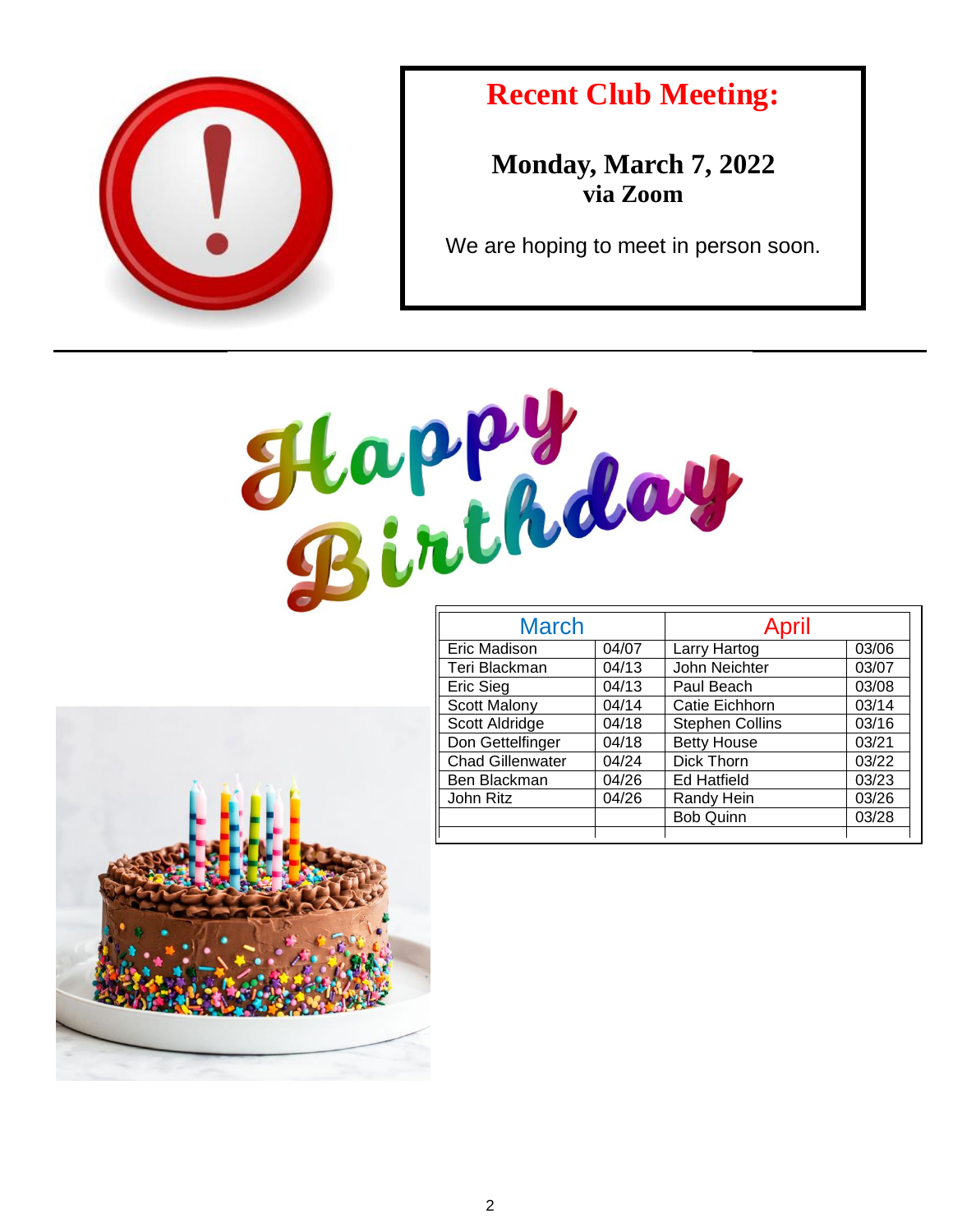### **Florida Bike Trek 2022**

Although Mother Nature put up resistance recently to our Fl. annual bike trek, the majority prevailed in escaping winter here. For those who made it out of Kentuckyana, icy & bitter cold elements, we were rewarded once arriving in sunny & warm Fl. Even the spouses of cyclists whom don't cycle found fun things to occupy them, such as Nature parks & museums. There was something for everyone.

This year was 1st. year for group of 13 splitting up into 2 different condos, a half mile apart. It worked, accommodations were doable & comfortable for the most part. A shout out goes to Jan Campbell, Paul Beach for acquiring the condos. Also applaud to Debbie Shelton for bike route planning & organizing. Many Thanks and appreciation to these great leaders.

We tend to repeat our favorite bike routes over a 2 week period, like Lakes Maria, David & Alfred. In addition, this year we had a couple of new "adventure rides", hopefully add them into our rotation next year.

Our group was treated to a Barbecue feast at the Orlando home of Ed Gootee's Brother, who graciously hosted us. Another highlight, Super Bowl party hosted by Jan & Bernie Campbell at their condo, all 16 of us crowded into their 1 bedroom condo & patio as we feasted on BBQ &Potluck dinner. No, we did not get run out, but left quietly & peacefully after the game.

It was a great, sunny & exhilarating 2 weeks. Hope to do it next year. Thanks for your camaraderie.

#### Carole Sutton